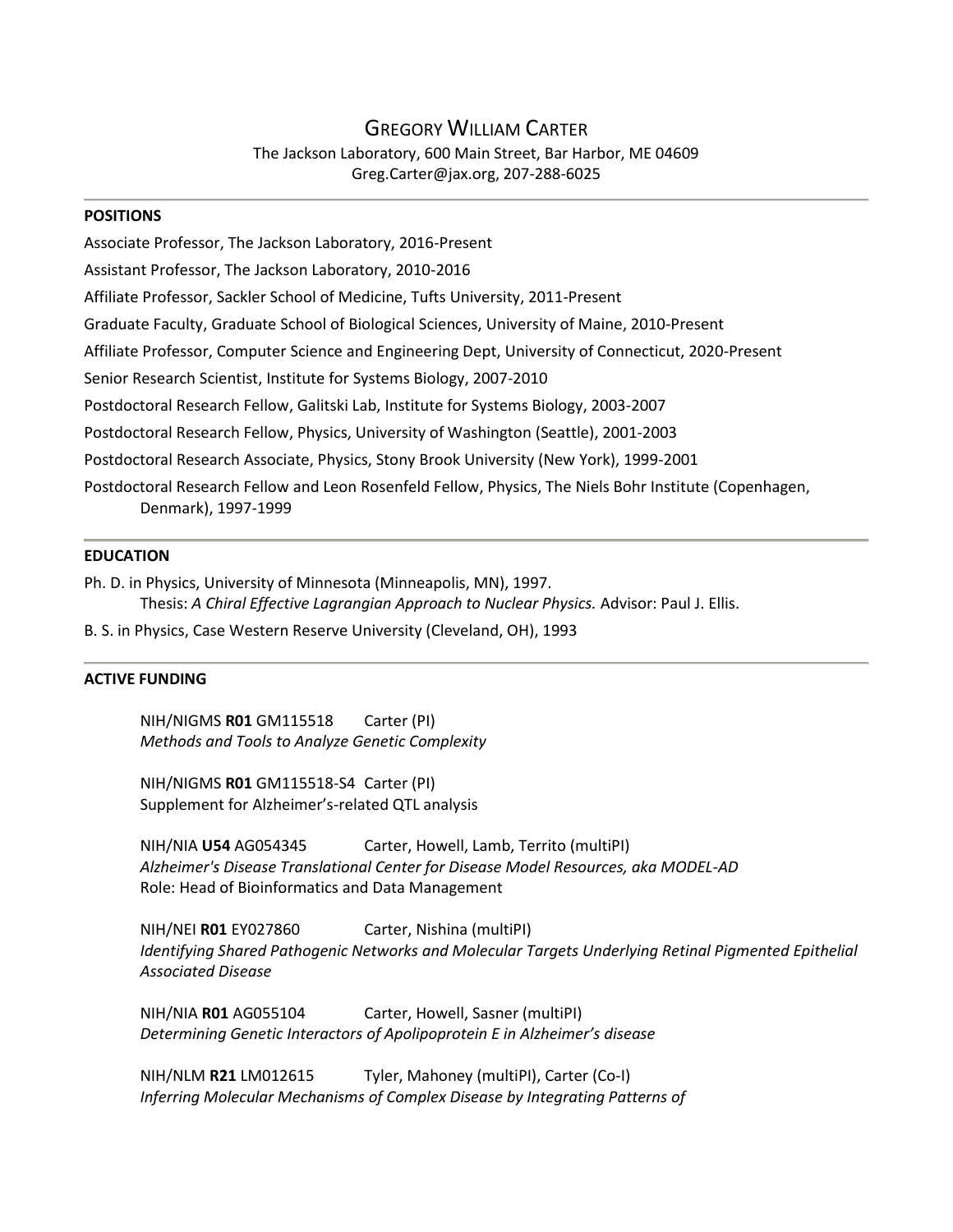*Epistasis with Functional Genomic Networks.* 

NIH/NEI **R01** EY011996 Nishina (PI), Carter (Co-I) *Retinal Disease: Molecular Basis and Pathophysiology*

NIH/NIA **RF1** AG051496 Howell, Stevens (multiPI), Carter (Co-I) 9/2015-8/2020 *Investigating the Role of Complement-expressing Myeloid Cells in Synapse Loss and Vascular Compromise in Alzheimer's Disease*

NIH **U54** OD020351 Burgess (PI), Carter (Co-I) *The Jackson Laboratory Center for Precision Genetics: From New Models to Novel Therapeutics*

NIH **U54** AG065187 Levey, et al (PI), Carter (Co-I) *The Open Drug Discovery Center for Alzheimer's Disease* Role: Co-Head of Bioinformatics Core

NIH/NIA **R01** AG054180 Kaczorowski (PI), Carter (Co-I) *Systems Control of Normal Aging and Alzheimer's Disease*

NIH/NIA **R01** AG057914 Kaczorowski (PI), Carter (Co-I) *Systems Genetics of Resilience to Alzheimer's Disease*

### **COMPLETED FUNDING**

NIH/NIGMS **P01** GM099640 Paigen (PI) *Molecular Regulation of Mammalian Meiosis* Role: Project Leader and Head of Computational Core

NIA/NIGMS **P50** GM076468 Churchill (PI) *Center for Genome Dynamics Project G: Using Multiple Phenotypes to Model Genetic Epistasis* Role: Project Leader

NIH/NIGMS **K25** GM079404 Carter (PI) *Inference and Testing of Quantitative Models of Genetic Interaction*

Alliance for Lupus Research Roopenian (PI), Carter (Co-I) *Novel Approach to Modeling the Functional Genomics of Human SLE in Mice*

# **PUBLICATIONS**

# **Biology – Peer Reviewed (\*equal contribution, †corresponding author)**

- 1. Milind N, Preuss C, Haber A, Ananda G, Mukherjee S, John C, Shapley S, Tyler AL, Logsdon BA, Crane PA, **Carter GW†**. 2020. *Transcriptomic Stratification of Late-Onset Alzheimer's Cases Reveals Novel Genetic Modifiers of Disease Pathology*, PLoS Genetics (in press), bioRxiv doi.org/10.1101/763516.
- 2. Spruce C, Dlamini S, Ananda G, Bronkema N, Tian H, Paigen K, **Carter GW**, Baker CL†. 2020. *HELLS and PRDM9 form a Pioneer Complex to Open Chromatin at Meiotic Recombination Hotspots*, Genes and Development 34(5-6):398-412.
- 3. Pandey RS, Graham L, Uyar A, Preuss C, Howell GR†, **Carter GW†**. 2019. *Genetic perturbations of disease risk genes in mice capture transcriptomic signatures of late-onset Alzheimer's disease*, Molecular Neurodegeneration 14(1):50.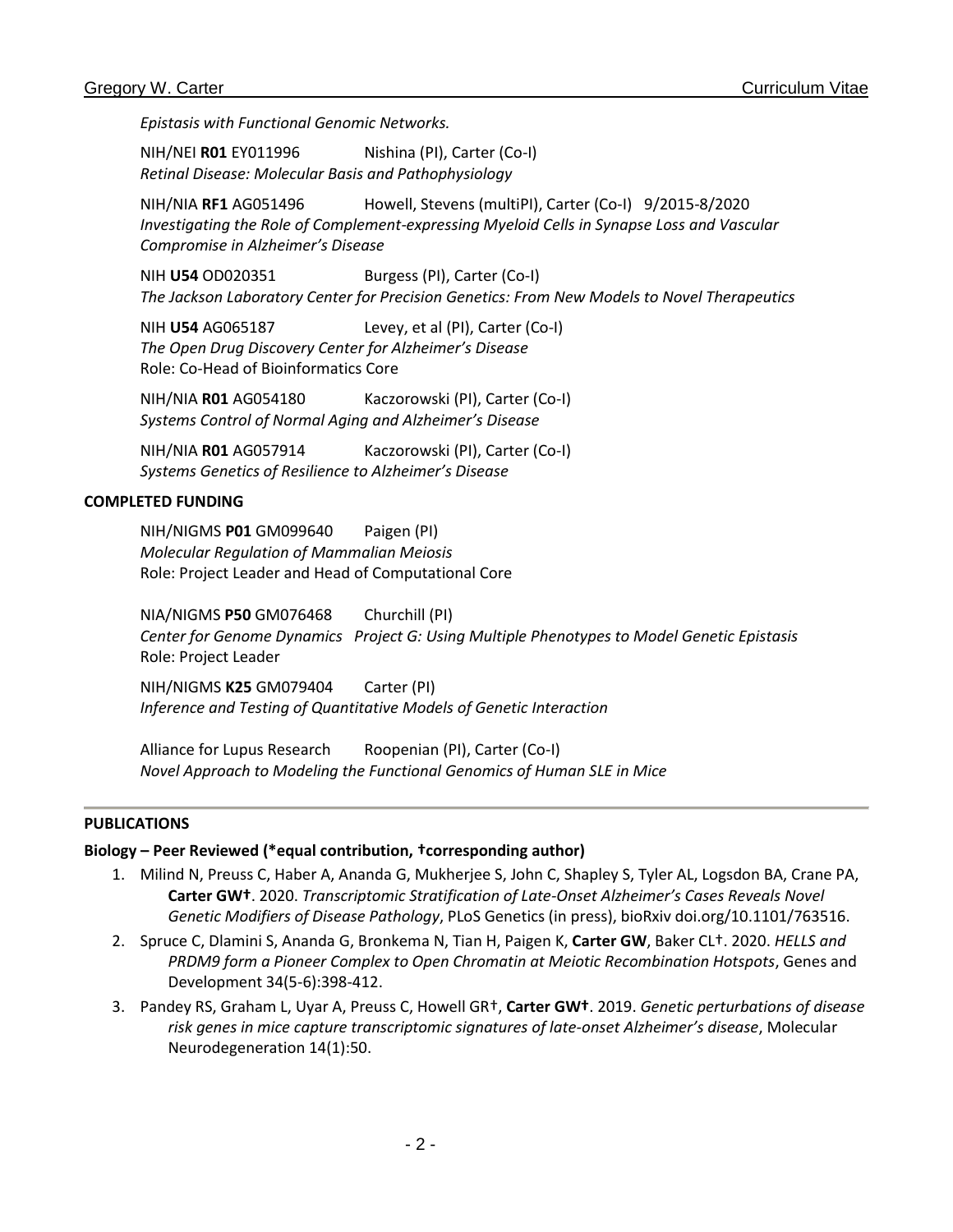- 4. Chintapaludi SR, Uyar A, Jackson HM, Acklin CJ, Wang X, Sasner M, **Carter GW**†, Howell GR†. 2019. *Staging Alzheimer's disease in the brain and retina of B6.APP/PS1 mice by transcriptional profiling,* J Alzheimers Dis 73(4):1421-1434.
- 5. Tyler AL, Mahoney JM, **Carter GW†**. 2019. *Genetic interactions affect lung function in patients with systemic sclerosis*, G3 **10**(1):151-163.
- 6. Onos K, Uyar A, Keezer KJ, Jackson HM, Preuss C, Acklin CJ, O"Rourke R, Buchanan RA, Cossette TL, Rizzo SJS, Soto I, **Carter GW**, Howell GR†. 2019. *Enhancing face validity of mouse models of Alzheimer's disease with natural genetic variation*. PLoS Genetics **15**(5):e1008155.
- 7. Mukherjee S, Logsdon B, Perumal T, Daily K, Sieberts S, Omberg L, Preuss C, **Carter GW**, Mangravite L. 2019. *Identifying and ranking potential driver genes of Alzheimer's Disease using multi-view evidence aggregation*, Bioinformatics **35**(14):i568-i576, bioRxiv doi.org/10.1101/534305.
- 8. Fine AD, Ball RL, Fujiwara Y, Handel MA**, Carter GW†**. 2019. *Uncoupling of transcription and cytodifferentiation in mouse spermatocytes with impaired meiosis*, Mol Biol Cell, mbcE18100681.
- 9. Baker C†, Walker M, Arat S, Ananda G, Petkova P, Powers N, Tian H, Spruce C, Ji B, Rausch D, Choi KB, Petkov P, **Carter GW**, Paigen K†. 2018. *Tissue-specific trans regulation of the mouse epigenome,*  Genetics **211**(3):831-845.
- 10. Menghi F, Barthel FP, Yadav V, Tang M, Ji B, Tang Z, **Carter GW**, Ruan Y, Scully R, Verhaak RGW, Jonkers J, Liu ET†. 2018. *The tandem duplicator phenotype is prevalent in genome-wide cancer configuration driven by distinct genetic mutations*, Cancer Cell **34**:1-14.
- 11. Wang X, Philip V, Ananda G, White CC, Malhotra A, Michalski P, Karuturi RMK, Chintalapudi SR, Acklin C, Sasner M, Bennett DA, De Jager PL, Howell GR, Carter GW†. 2018. *A Bayesian generalized linear mixed model identifies novel loci for late-onset Alzheimer's disease*, Genetics **209**(1), 51-64.
- 12. Marnik EA, Wang X, Sproule TJ, Park G, Christianson GJ, Lane-Retiker SK, **Carter GW**, Morse III HC†, Roopenian DC†. 2017. *Precocious Interleukin 21 Expression by CD4 T cells of Naïve Mice Identifies a Novel Stage of T follicular Helper Cell Development in Autoimmune Disease*, Cell Reports, **21**(1):208- 221.
- 13. Wu JW, Preuss C, Wang SP, Yang H, Ji B, **Carter GW**, Gladdy R, Andelfinger G, Mitchell GA†. 2017*. Epistatic interaction between the lipase-encoding genes Pnpla2 and Lipe causes liposarcoma in mice*, PLoS Genetics, **13**(5):1007716.
- 14. Tyler AL, Ji B, Gatti DM, Munger SC, Churchill GA, Svenson KL, **Carter GW†**. 2017. *Epistatic networks jointly influence phenotypes related to metabolic disease and gene expression in Diversity Outbred mice*, Genetics **206**, 621-639.
- 15. Ball RL, Fujiwara Y, Sun F, Hu J, Hibbs, M, Handel MA†, **Carter GW†**. 2016. *Regulatory complexity revealed by integrated cytological and RNA-seq analyses of meiotic substages in mouse spermatocytes*, BMC Genomics, **17**:628.
- 16. Tyler AL, Donahue LR, Churchill GA, **Carter GW†**. 2016. *Weak Epistasis Generally Stabilizes Phenotypes in a Mouse Intercross*, PLoS Genetics, **12**(2): e1005805.
- 17. Walker M, Billings T, Baker CL, Powers N, Tian H, Saxl RL, Choi K, Hibbs MA, **Carter GW**, Handel MA, Paigen K, Petkov PM†. 2015. *Affinity-seq detects genome-wide PRDM9 binding sites and reveals the impact of prior chromatin modifications on mammalian recombination hotspot usage*, Epigenetics and Chromatin, **8**(1):1-13.
- 18. Tyler AL, McGarr TC, Beyer BJ, Frankel WN, **Carter GW†**. 2014. *A Genetic Interaction Network Model of a Complex Neurological Disorder*, Genes Brain & Behavior, **13**(8):831-840.
- 19. Philip VM, Tyler AL, **Carter GW†**. 2014. *Dissection of Complex Gene Expression Using the Combined Analysis of Pleiotropy and Epistasis*, Pac Symp Biocomput., **19**:200-211.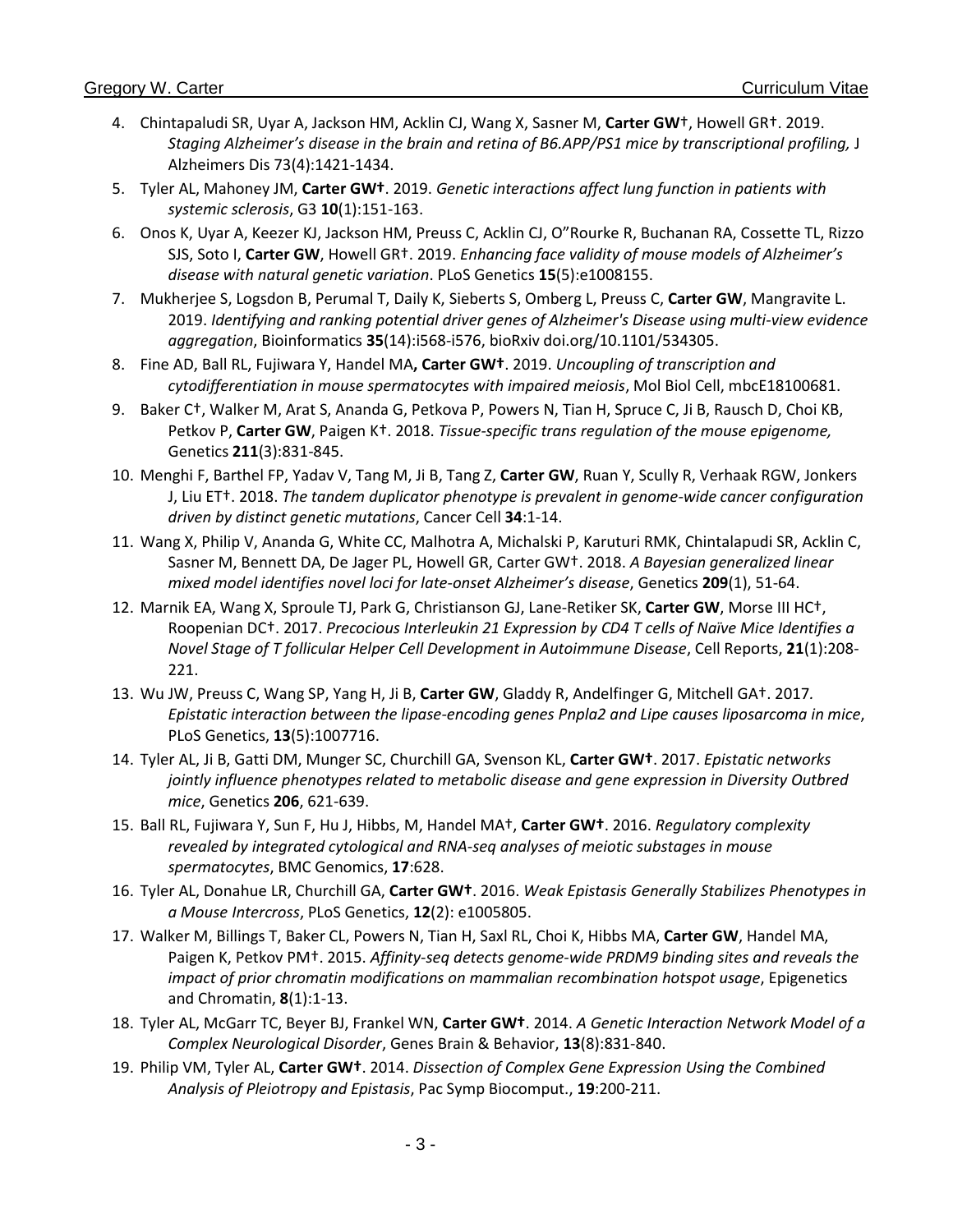- 20. Jackson HM, Soto I, Graham LC, **Carter GW**, Howell GR†. 2013. *Clustering of transcriptional profiles identifies changes to insulin signaling as an early event in a mouse model of Alzheimer's disease,*  BMC Genomics, **14**(1):831.
- 21. Tyler AL, Lu W, Hendrick J, Philip V, **Carter GW†**. 2013. *CAPE: An R Package for Combined Analysis of Pleiotropy and Epistasis*, PLoS Computational Biology, **9**(10): e1003270.
- 22. **Carter GW†**. 2013. *Inferring Gene Function and Network Organization in Drosophila Signaling by Combined Analysis of Pleiotropy and Epistasis*, G3 **3**(5):807-14.
- 23. Mirzaei H, Knijnenburg T, Kim B, Robinson M, Picotti P, **Carter GW**, Li S, Dilworth D, Eng J, Aitchison J, Shmulevich I, Galitski T, Aebersold R†, and Ranish J†. 2013. *Systematic measurement of transcription factor-DNA interactions by SRM mass spectrometry identifies candidate gene regulatory proteins*, PNAS **110**(9):3645-3650.
- 24. **Carter GW†**, Hays M, Sherman A, Galitski T. 2012. *Use of Pleiotropy to Model Genetic Interactions in a Population*, PLoS Genetics **8**(10): e1003010.
- 25. **Carter GW†**, Hays M, Li S, and Galitski T*.* 2012. *Predicting the Effects of Copy-Number Variation in Double and Triple Mutant Combinations*, Pac Symp Biocomput. **17**:19-30.
- 26. **Carter GW**, Rush CG, Uygun F, Sakhanenko NA, Galas DJ, and Galitski T. 2010. *A Systems Biology Approach to Modular Genetic Complexity*, Chaos **20**:026102.
- 27. Galas DJ†, Nykter M, **Carter GW**, Price N, and Shmulevich I. 2010. *Biological Information as Set-Based Complexity,* IEEE Transactions on Information Theory **56**(2):667-677, preprint arXiv:0801.4024.
- 28. **Carter GW†**, Galas DJ, and Galitski, T. 2009. *Maximal Extraction of Biological Information from Genetic Interaction Data*, PLoS Computational Biology **5**(4):e1000347.
- 29. **Carter GW†**, Prinz S, Neou C, Shelby JP, Marzolf B, Thorsson V, and Galitski T. 2007 *Prediction of phenotype and genomic expression for combinations of mutations*, Molecular Systems Biology **3**:96.
- 30. Selinummi J, Niemistö A, Saleem R, **Carter GW**, Aitchison J, Yli-Harja O, Shmulevich I, and Boyle J†. 2007. *A case study on 3-D reconstruction and shape description of perioxisomes in yeast*, Proceedings of the 2007 IEEE International Conference on Signal Processing and Communication (ICSPC 2007) 672- 675.
- 31. **Carter GW**, Rupp S, Fink GR, and Galitski T†. 2006. *Disentangling information flow in the Ras-cAMP signaling network*, Genome Research **16**: 520-526.
- 32. \*Drees BL, \*Thorsson V, **\*Carter GW**, Rives AW, Raymond M, Avila-Campillo I, Shannon P, and Galitski T†. 2005. *Derivation of genetic interaction networks from quantitative phenotype data* , Genome Biology **6**: R38.

# **Biology – Preprints**

- 1. Logsdon B, et al. 2019. *Meta-analysis of human brain transcriptome identifies heterogeneity across human AD coexpression modules robust to sample collection and methodological approach*, bioRxiv doi.org/10.1101/510420.
- 2. Mukherjee S, Preuss C, Jayadev S, Garden G, Greenwood AK, Sieberts SK, De Jager PL, Eretkin-Taner N, **Carter GW**, Mangravite LM†, Logsdon BA†. 2019. *Molecular estimation of neurodegeneration pseudotime in older brains*, bioRxiv doi.org/10.1101/686824.
- 3. Preuss C, Pandey RS, Piazza E, Fine A, Uyar A, Perumal T, Garceau D, Kotredes KP, Williams H, Mangravite LM, Lamb BT, Oblak AL, Howell GR, Sasner M, Logsdon BA, **Carter GW†**. 2019*. A novel systems biology approach to evaluate mouse models of late-onset Alzheimer's disease*, bioRxiv doi.org/10.1101/682856.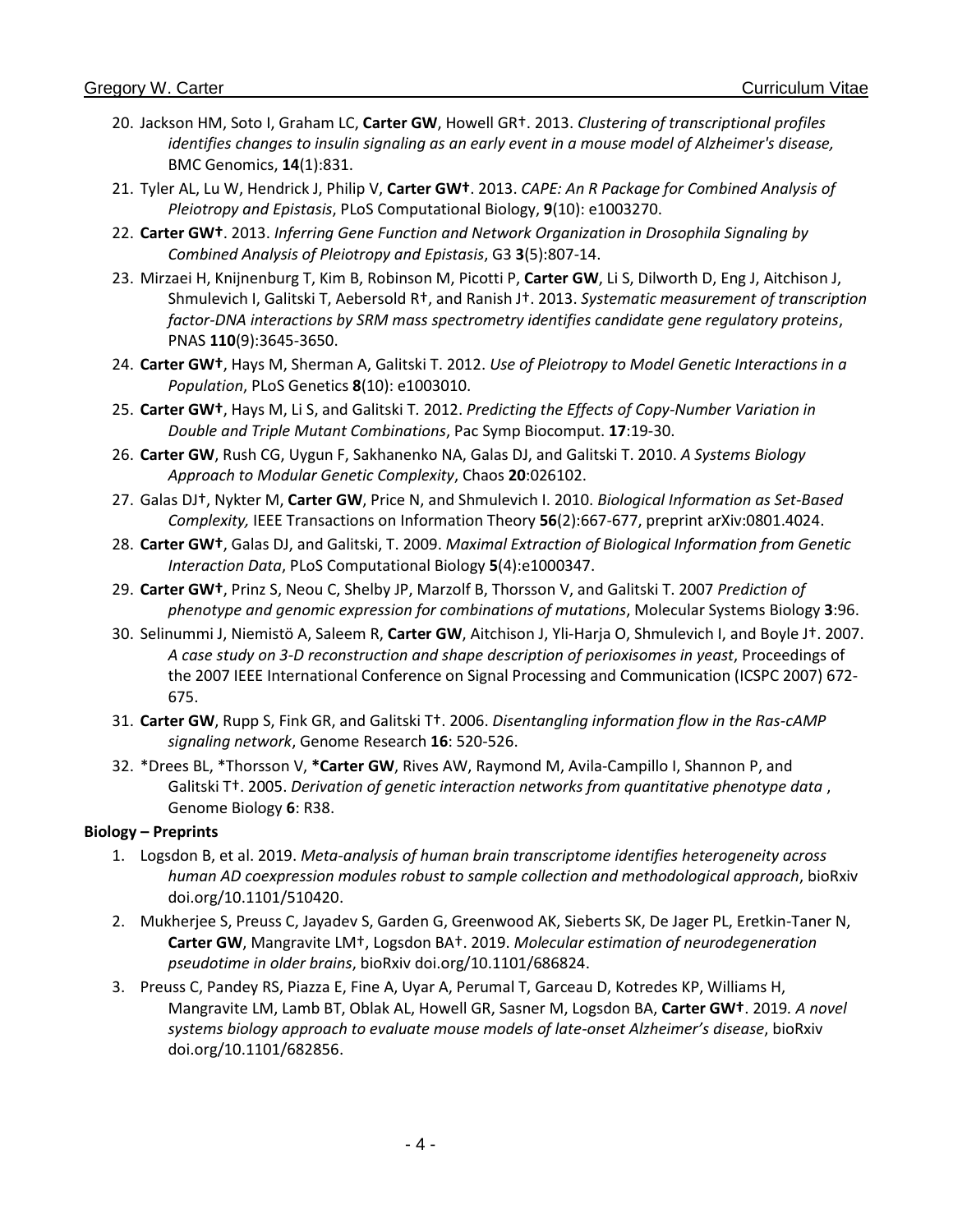4. Li Y, Haber A, Preuss C, John C, Uyar A, Yang H, Logsdon BA, Philip V, Karuturi K, ADNI Consortium, **Carter GW†.** 2019. *Transfer Learning-Derived Image Phenotypes Power Up Genome-wide Association Analysis for Late Onset Alzheimer's Disease,* submitted, bioRxiv TBD.

# **Biology – Reviews and Book Chapters**

- 5. Tyler AL and **Carter GW**. 2017. Genetic Interactions Improve Models of Quantitative Traits, Nature Genetics, **49**(4): 486-488. News and Views.
- 1. **Carter GW** and Dudley, AM. 2009. *Systems genetics of complex traits*, in Robert, ed., "Encyclopedia of Complexity and Systems Science", Springer, New York, 9105-9124.
- 2. Killcoyne S, **Carter GW**, Smith J, and Boyle J. 2009. *Cytoscape: A Community-Based Framework for Network Modeling*, Methods Mol Biology **563**: 219-239.
- 3. **Carter GW**, Thorsson V, and Galitski T. 2007. *Network Modeling of Molecular and Genetic Interactions*, in Conn PM, ed., "Source Book of Models for Biomedical Research", Chapter 9, Humana Press.
- 4. **Carter GW**. 2005. *Inferring Network Interactions within a Cell*, Briefings in Bioinformatics **6**(4): 380-389.

# **Physics**

- 1. Carter GW and Henley EM, *Corrections to the Nuclear Axial Coupling in a Nuclear Medium*, nuclth/0404037, Int. J. Mod. Phys. E **14** (2005) 1017.
- 2. Henley EM and Carter GW, *g<sup>A</sup> in Nuclei*, in "Proceedings of the 10th International Conference on Nuclear Reaction Mechanisms", Eur. Phys. J. A **24S2** (2005) 103.
- 3. Carter GW, Axial Vector Current and Coupling of the Quark in the Instanton Model, hep-ph/0208250, Phys. Rev. D **67** (2003) 014008.
- 4. Ostrovsky DM, Carter GW, and Shuryak EV, *Forced Tunneling and Turning State Explosion in Pure Yang-Mills Theory*, hep-ph/0204224, Phys. Rev. D **66** (2002) 036004.
- 5. Carter GW, Ostrovsky DM, and Shuryak EV, *Instanton-Induced Semi-Hard Parton Interactions and Phenomenology of High Energy Hadron Collisions*, hep-ph/0112036, Phys. Rev. D **65** (2002) 074034.
- 6. Carter GW, *Color Superconductivity and Blinking Proto-Neutron Stars*, in proceedings of "Compact Stars in the QCD Phase Diagram", hep-ph/0111353, eConf C010815 (2002) 149-154.
- 7. Carter GW and Prakash M, *The Quenching of the Axial Coupling in Nuclear and Neutron-Star Matter*, nucl-th/0106029, Phys. Lett. **B525** (2002) 249.
- 8. Carter GW, *Classical Gluon Production in Hadronic Collisions*, in proceedings of the "RIKEN/BNL Workshop on High Energy QCD: Beyond the Pomeron", Guryn W and Kovchegov Yu, Eds., (2001).
- 9. Carter GW and Shuryak EV, *Do Instantons and Strings Cluster when the Number of Colors is Large?*, hepph/0101061, Phys. Lett. **B524** (2002) 297.
- 10. Carter GW and Reddy S, *Neutrino Propagation in Color Superconducting Quark Matter*, hep-ph/0005228, Phys. Rev. D **62** (2000) 103002.
- 11. Carter GW and Diakonov D, *The Nonperturbative Color Meissner Effect in a Two-Flavor Color Superconductor*, hep-ph/0001318, Nucl. Phys. **B582** (2000) 571.
- 12. Carter GW and Diakonov D, *Instanton-Induced Interactions in Finite Density QCD*, hep-ph/9908314, in "Panic 99: Proceedings of the XVth Particles and Nuclei International Conference", Nucl. Phys. **A663** (2000) 741.
- 13. Carter GW and Diakonov D, *Instanton-Induced Interactions in Finite Density QCD: from Chiral Symmetry Breaking to Colour Superconductivity*, hep-ph/9908314, in "Proceedings of the XIV International Conference on Ultra-Relativistic Nucleus-Nucleus Collisions (Quark Matter 99)", Nucl. Phys. **A661** (1999) 625.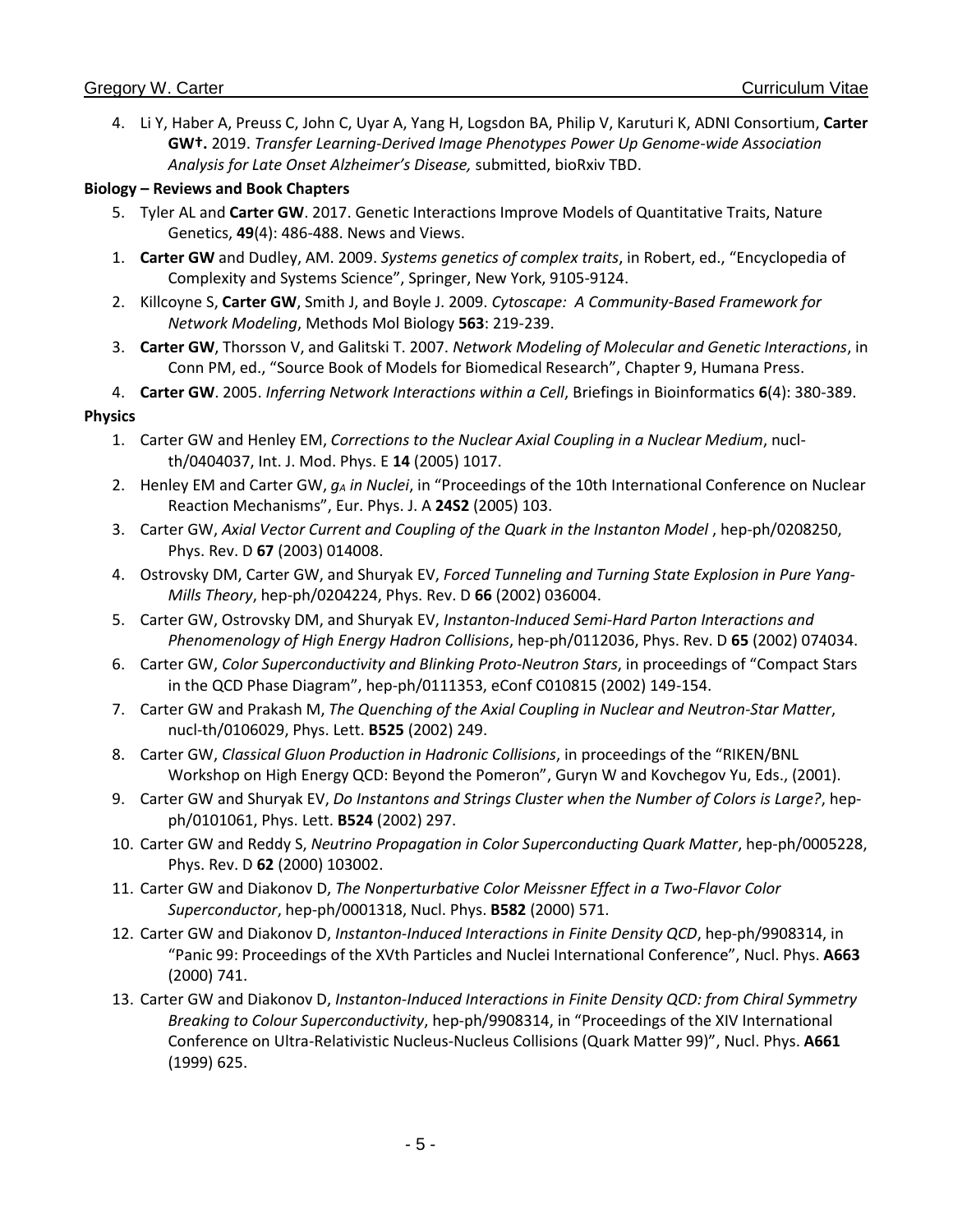- 14. Carter GW and Diakonov D, *Chiral Symmetry Breaking and Color Superconductivity in the Instanton Picture*, hep-ph/9905465, in "ECT\* International Workshop on Understanding Deconfinement in QCD", Blaschke D, Karsch F, and Roberts CD, Eds. (Singapore, World Scientific, 2000).
- 15. Carter GW and Jackson AD, *Finding the Pion in the Chiral Random Matrix Vacuum*, hep-ph/9905231, Phys. Rev. D **61** (2000) 077902.
- 16. Carter GW and Diakonov D, *Light Quarks in the Instanton Vacuum at Finite Baryon Density*, hepph/9812445, Phys. Rev. D **60** (1999) 016004.
- 17. Carter GW, Scavenius O, Mishustin IN, and Ellis PJ, *An Effective Model for Hot Gluodynamics*, nuclth/9812014, Phys. Rev. C **61** (2000) 045206.
- 18. Carter GW and Diakonov D, *Symmetry Breaking by Instantons at Finite Density*, in proceedings of the "RIKEN/BNL Workshop on QCD Phase Transitions", Schäfer T and Shuryak EV, Eds. (1998).
- 19. Carter GW and Diakonov D, *Towards a Theory of Instantons at Nonzero Fermion Density*, hepph/9807219, Nucl. Phys. **A642** (1998) 78.
- 20. Carter GW and Ellis PJ, *An Effective Lagrangian with Broken Scale and Chiral Symmetry IV: Nucleons and Mesons at Finite Temperature*, nucl-th/9707051, Nucl. Phys. **A628** (1998) 325.
- 21. Carter GW, Ellis PJ, and Rudaz S, *An Effective Lagrangian with Broken Scale and Chiral Symmetry III: Mesons at Finite Temperature*, nucl-th/9612043, Nucl. Phys. **A618** (1997) 317.
- 22. Carter GW, Ellis PJ, and Rudaz S, *An Effective Lagrangian with Broken Scale and Chiral Symmetry II: Pion Phenomenology*, nucl-th/9512033, Nucl. Phys. **A603** (1996) 367; erratum **A608** (1996) 514.

### **INTELLECTUAL PROPERTY**

*A genetically modified mouse expressing human APOE4 and Mouse Trem2 pR47H,* 2019.

### **EDUCATION AND MENTORING**

### **Postdoctoral Mentoring**

- Dr. Rawan Olayan, 2018-present.
- Dr. Ann Wells, 2018-present.
- Dr. Ravi Pandey, 2017-present.
- Dr. Seda Arat, 2015-2019. Senior Computational Toxicologist at Pfizer.

Dr. Xulong Wang, 2013-2016. Senior Scientist at Merck.

- Dr. Bo Ji, 2013-2017. Scientist at Washington University in St. Louis.
- Dr. Anna L. Tyler, 2012-2016. Promoted to Associate Research Scientist (2016) and Research Scientist (2019).
- Dr. Robert Valenzuela, 2012. Biostatistician at Marshfield Clinic.

### **Graduate Student Advising**

Lauren Kuffler, Tufts University, 2018-present.

Alexander Fine, Tufts University, 2014-2019. Scientist I, Foundation Medicine.

# **Other Student Mentoring**

Peter Benson, Mount Desert High School (internship), 2019-2020.

Nikhil Milind, North Carolina State University (internship), 2018, 2019.

Joshua Mincer, Rensselaer Polytechnic Institute, NY (internship), 2019.

Meredith Mayer, Delaware Valley University, PA (internship), 2019.

Madelyn Adams, Falmouth High School, Falmouth, ME (internship), 2017.

Catrina Spruce, University of Maine (MSc), 2015-2016.

Arya Royal, Lafayette High School, Wildwood, MO, (internship), 2016.

Julia Huesa, North Carolina School of Science and Math (internship), 2016.